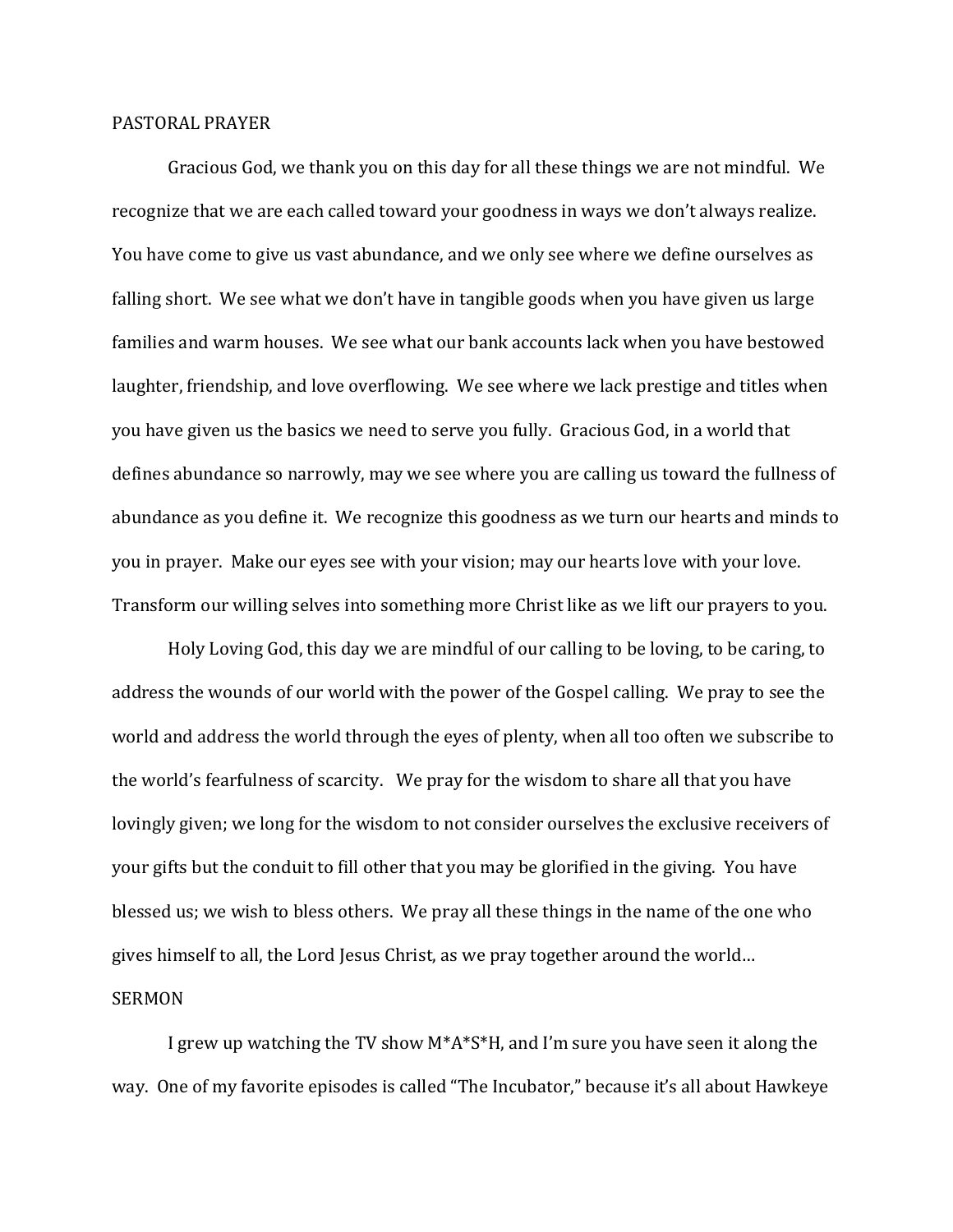and Trapper's mission to get an incubator for their Unit. After all, they have a patient with a horrible, out-of-control infection, and without an incubator, they need to wait a couple of days to find out what's ailing him. They call up the Quartermaster, the Lord of all things tangible in the Army, who says they can't have one. It would be a "luxury" for a M\*A\*S\*H unit to have an incubator…but they can have a pizza oven. Then Radar locates three unused incubators at an Evac Hospital, and Hawkeye and Trapper rush to go get one. There they encounter a Major who is a really bad hoarder. Why can't they have one of their incubators? "One might break then I might only have two," he says. They then go up a level to the commanding officer, a corrupt Colonel, to find that he will give them the incubator for a nice little sum of money. Finding this just as unacceptable, they go up a level to a General, posing as reporters, and asking why M\*A\*S\*H units can't have incubators. The clueless General answers with an off-hand remark, and then our two heroes get into big trouble when they push back. "Give me an incubator or give me death!" Hawkeye yells at the General. They return home seemingly defeated only to find that the clever Radar has gotten them an incubator by a little horse-trading of the commanding officer's new grill.

There's something about that story that really gets us, about how something that is truly needed is held captive by someone who, well, just wants more. This week, we hear a very similar story by Jesus' hometown, the second part of a two part story. So, last week, we heard the thesis, the dramatic overview, the content of the Gospel message as Jesus read from Isaiah. "This has been fulfilled in your hearing," capped it all off with a bang. And now, we get the response from the congregation hearing this new word. At first, it seems benevolent and wondrous, but Jesus responds to their wonder with harshness not because they are rude to him but because, under the surface, they miss the point. They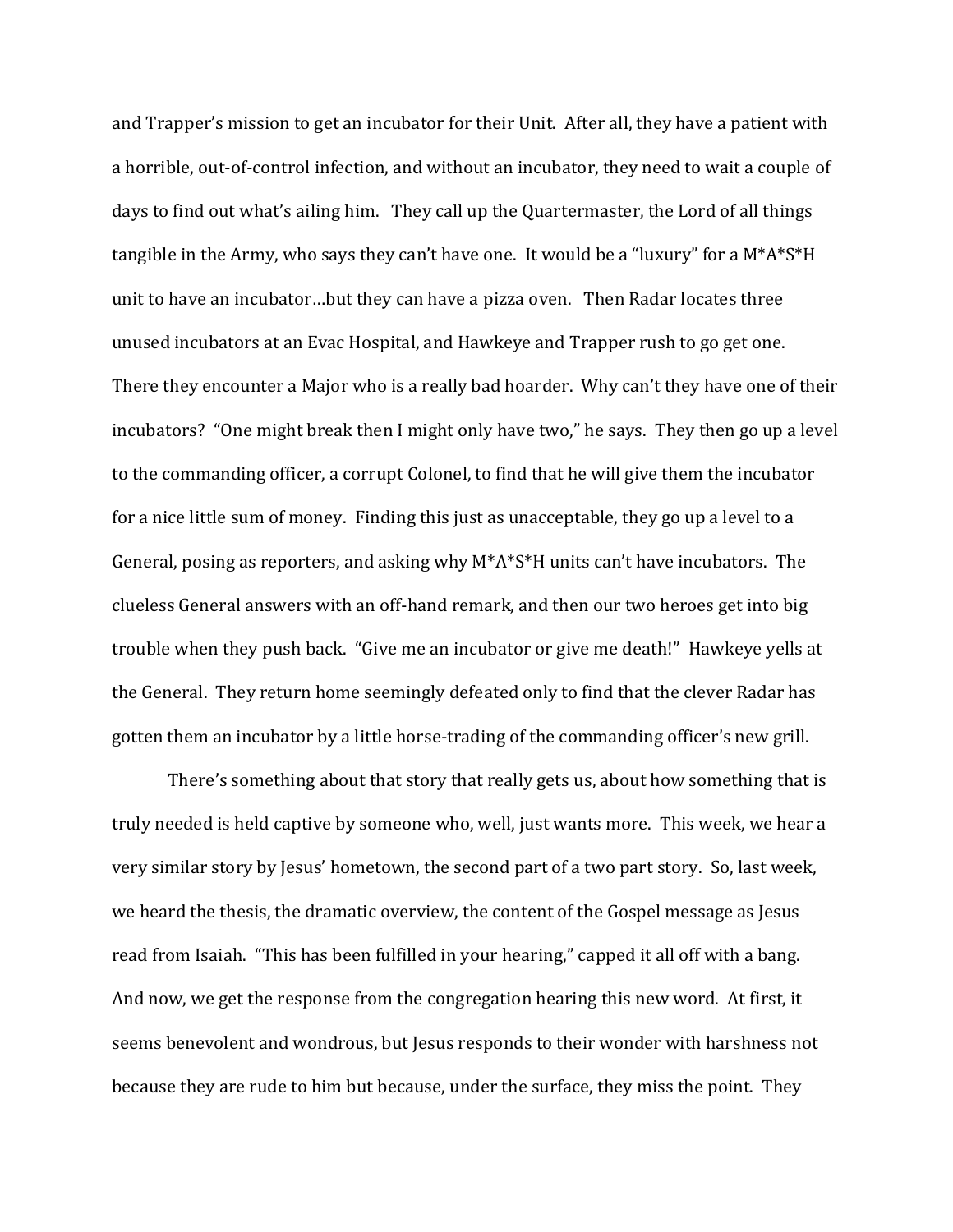have a deeper agenda, and it goes against the word of Christ. What Jesus sees, and what we must see too, is just like our friends Trapper and Hawkeye: there is a big problem here with trying to hoard when something necessary like the incubator in M\*A\*S\*H, or Christ's blessings, must be available to all.

We heard the words of Christ, now we get the response of the congregation hearing his words. The first response shows where this group is going. "Is this not Joseph's Son?" It sounds like a compliment, a way of saying, "Wow, look how far he has come! We are proud of him!" But their intentions are not as kind as they seem. What is actually happening, according to the New Interpreter's commentary, is that they are calling him their own when he, in fact, is not really Joseph's son. They are putting limits on him when he is limitless. They are making him out to be something that he is not for their own gain. After all, he is Jesus Christ, Son of God. They are, by making him theirs and theirs alone, the rightful receivers of his blessings. "Do for us what you did in Capernaum!" is what Jesus knows they will say next. Jesus senses this inclination and responds using biblical examples of true faithfulness. He lists off the names of prophets and heroes of the bible who were called outside of God's Chosen People, the nation of Israel, but by their faithfulness and their honest searching, they were rewarded with grace. Naaman was a Syrian, among that group that destroyed the nation of Israel, but his faithfulness and openness toward God's prophet allowed him to be healed. Elijah is called to the woman at Zarephath, outside the nation of Israel, to be fed and to heal a sick son. What all these have in common is openness to how the Spirit and blessings of God work, and they aren't the insiders. They came willingly and lovingly, not assuming they would or would not get what they wished, but allowed God to work. The people here do not, and you can see the results.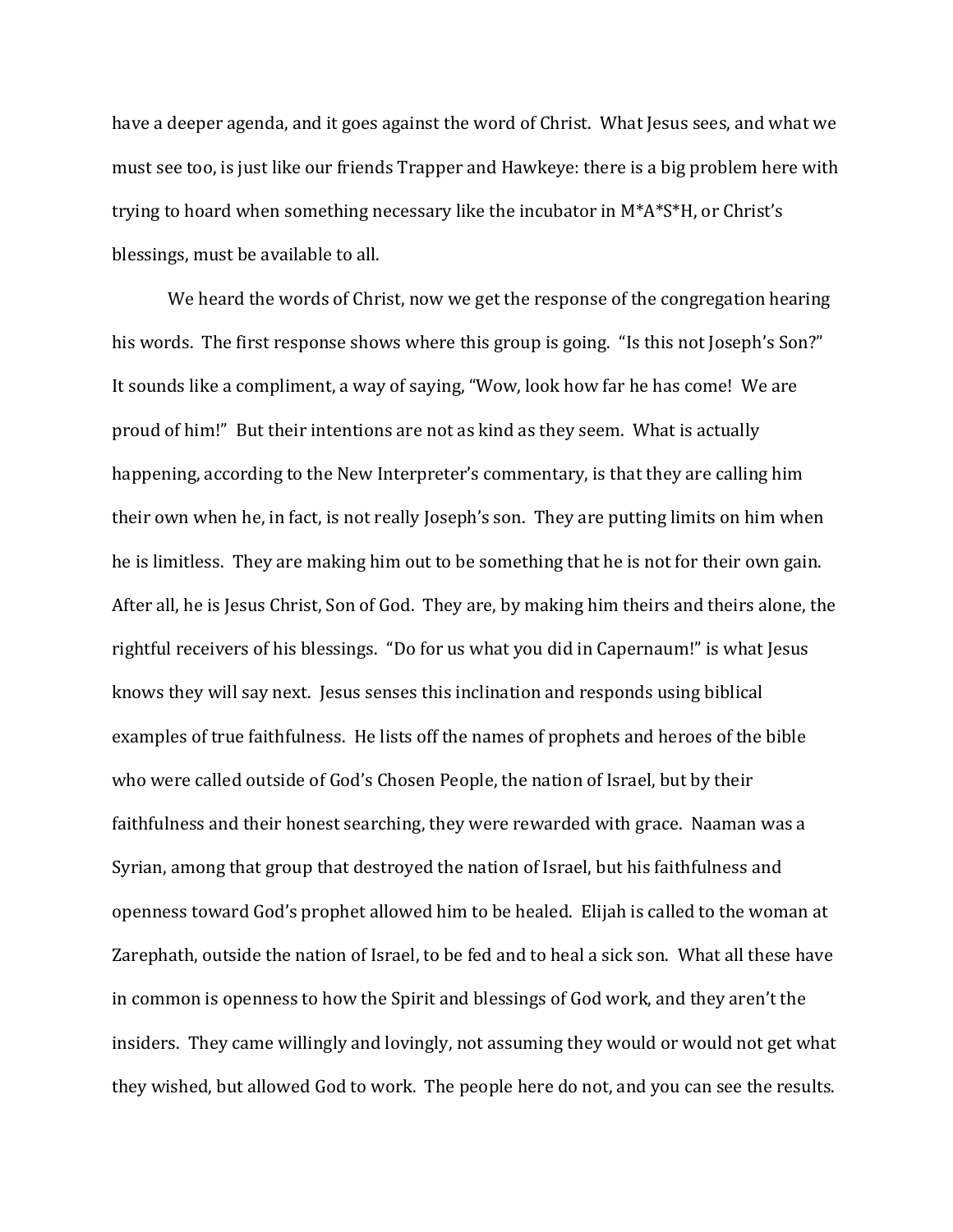They try to take him out of town and push him off a cliff. Jesus merely passes through them and goes on his way.

I'm grateful that we have not yet tried to take me out of the city and toss me off a cliff. But when we really get down to it, what we have here is a classic dichotomy, the issues between abundance and scarcity. Hawkeye and Trapper saw abundance with three incubators; the greedy supply Major saw scarcity; "if you take one, I'll only have two!" The congregation sees God's blessings as something they have a corner on; their mentality is essentially "give us and us alone your blessings!" They make the blessings about them and their right to them. They obviously deserve them more because they are the home of Jesus, and Jesus is ever-expanding his influence. Essentially, they are making the ministry of Jesus about them and trying to hoard what he has. There's actually a TV show called "Hoarders" and it puts them in quite the negative light. After all, they keep and keep to the detriment of everything else they have. It's about "more" at the expense of what is already had. We have what we need, and we help provide for God's children outside the walls.

It really annoys me these days, those who bind God's grace and God's blessing within one particular group. I saw a great comic the other day, showing a bunch of Christians looking at a great huge map of denominational history, how denominations broke away from others and so forth. The guy up front points at the smallest part of the map and exclaims with pride: "Here! After two thousand plus years, we are the ones who finally got it right!" It seems comical, but unfortunately, it's a real attitude we face today. God's blessing is mine and mine alone; when that is challenged, what comes up? Anger, violence, everything we know is not of God. It's more about them than it is about God.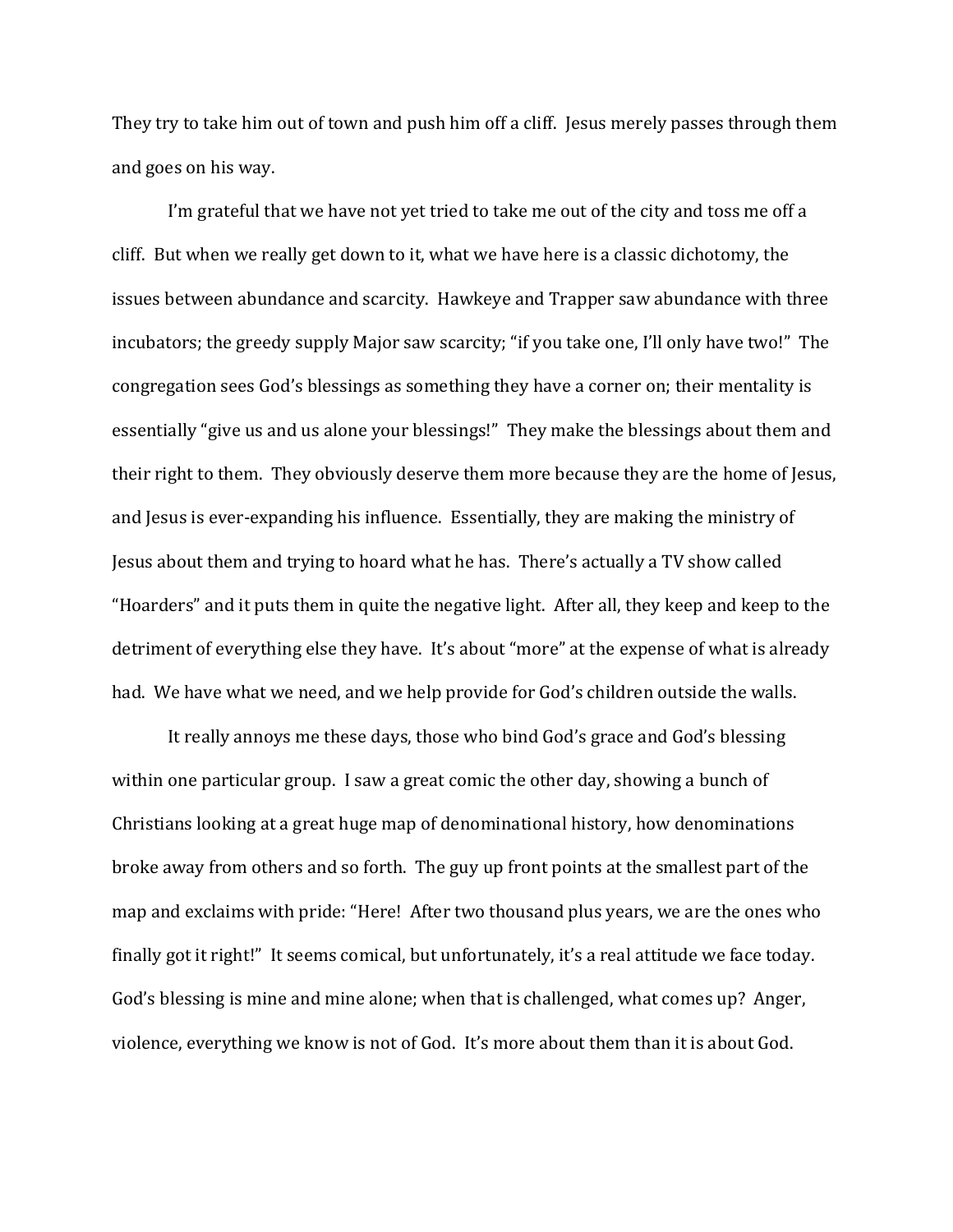A couple weeks ago, our group in bible study asked the question, "What is blessing?" and how the bible answers that question. The short answer is that the bible defines blessing in many ways, but one thing is certain when it comes to the Christian calling and the gifts of God: they are never ends in themselves. If blessings are a end in themselves, then our calling is to hoard as much as we can, never giving anything, because it would mean we are giving away God's favor. But we know that's not right. Reflecting on blessing is not an opportunity for us to sit around and be thankful. Instead, blessings are a means to an end; in other words, they are the ways and means God has entrusted to us to go out and serve God's people.

I'll try to put it in a different way. This last week, I was approved by my Board of Ordained Ministry reading team toward ordination. That leaves two last hurdles for my ordination, those being approval by the full Board of Ordained Ministry and the Clergy Session, the meeting of all the clergy at Annual Conference. I'll be honest, this is a big deal; ordination is the first major career goal for any pastor. It's a celebration of the calling that God has given to each pastor. If and when I am ordained (God willing), I have two ways in which I can react. The first is like the way this congregation viewed its blessings. I could run up on the stage at the ordination ceremony blowing kisses, bowing, and altogether making the ceremony about me. "Look how richly God has blessed me!" I can act, and make it, well, literally all about me. I can make that the finish line of ministry and celebrate all I have done and how God pleasingly looks on me. Or I can react a different way. I can use that time to deeply and calmly reflect on the grand calling before me, standing among my peers as one in a much bigger picture. It's scarcity vs. abundance once again. God's grace, God's goodness always comes to us as abundance, whereas we can easily perceive scarcity.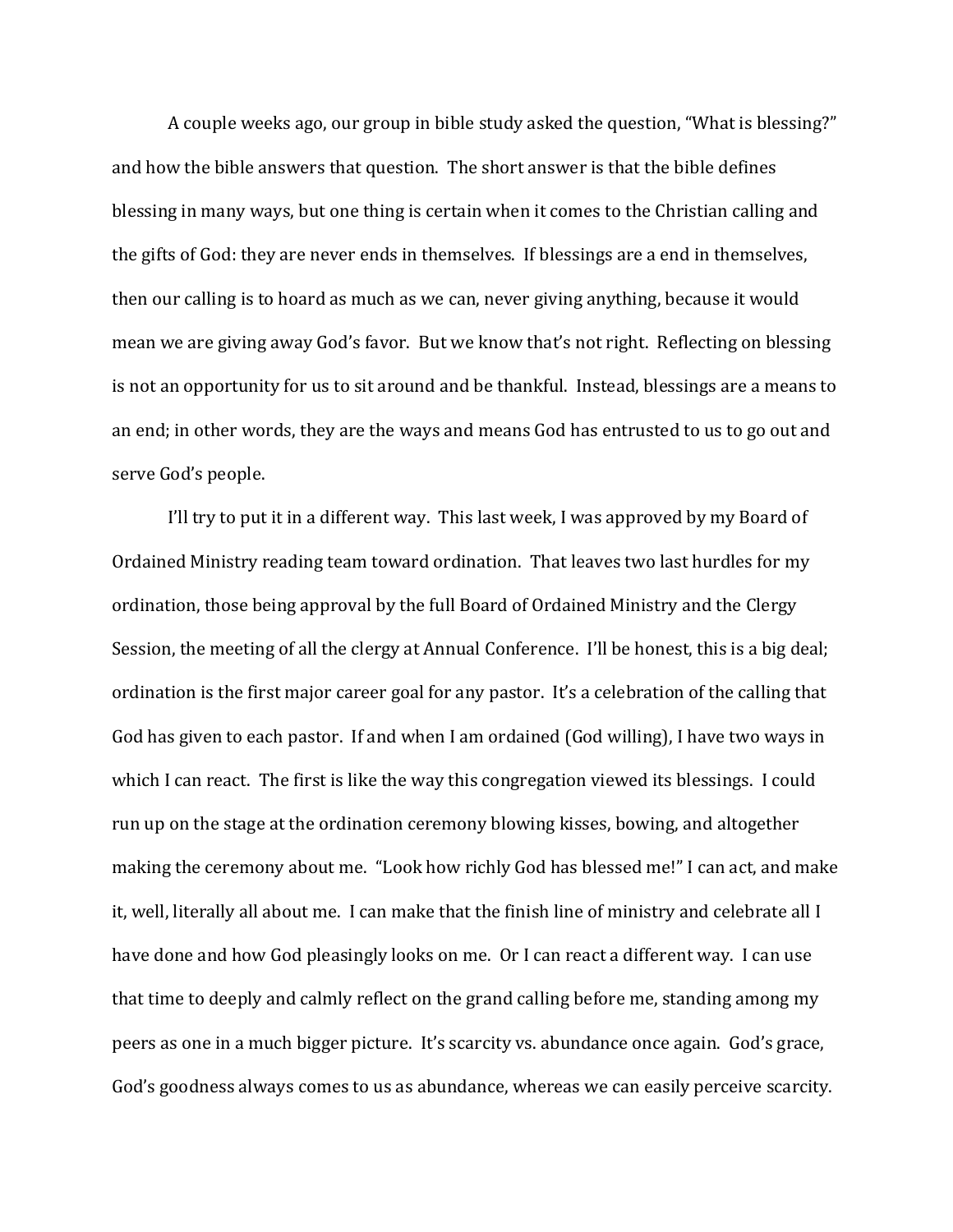If I make the whole thing about me, then I miss a lot, and other people are shut down at the same time.

Jesus Christ came for the redemption of the whole world, and to focus on the singular is to forget that great message. If I were to celebrate ordination as my work well done, I forget that I have had a great community around me for decades, frankly, who have nurtured me by the power of God. I forget that my ordination as an Elder in the United Methodist Church really does not make me more important than anyone else, for we each have our own unique ordinations. My wife has been ordained by God to be the best Clinical Pharmacist that she can be right now. Each of us in this room have ways in which we have been ordained toward our own unique callings in big or small ways, and we are all, individually and as a community, ordained to be ministers of God's Word as laypeople. God's calling, God's direction, God's love, God's blessings are so much bigger than all of us realize, and so is the way that God works in our lives. In other words, I tell others that I need all my extra incubators when others really need them. When you sit back and look at the way God has moved us and so many more beyond our knowledge, we cannot help but be humbled. It is not for us to own but for us to admire.

So, whether you're Hawkeye Pierce and Trapper John, preparing for ordination, or just occupying the pews, we have a choice in this world, and it looks like how this group in Nazareth. How do we respond when the doors are not flung open to include the masses who seek the Lord Christ? Is he just for us or is he for all? How we answer will define who we are as God's people. We will either be welcoming the Christ in our midst or we will be metaphorically taking him out of town and trying to toss him off a cliff. God's Gospel